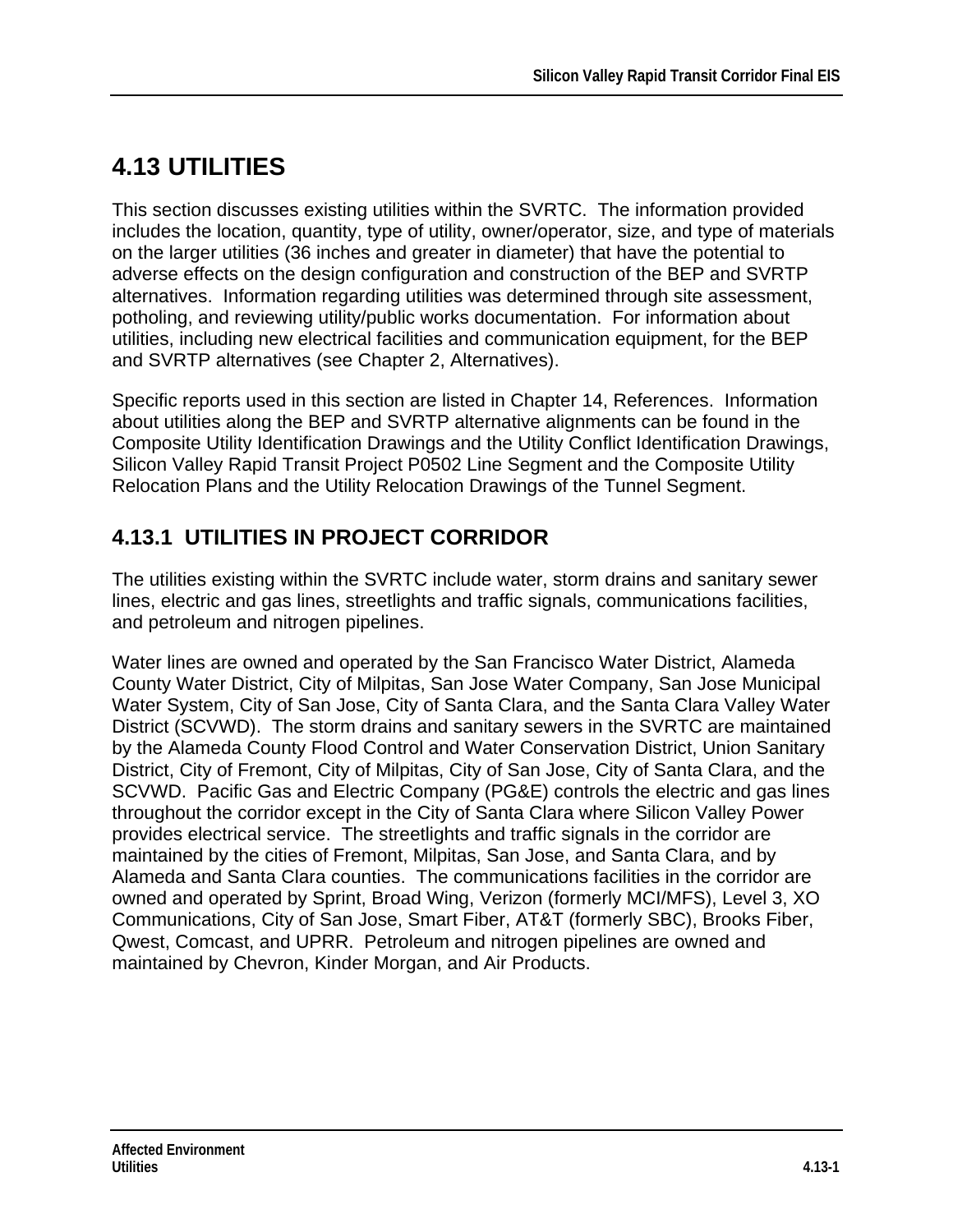Table 4.13-1 identifies the major utility pipelines, utility pipelines that are 36 inches and greater in diameter, along the BEP and SVRTP alignments.

The following discussion notes locations of the major utilities within the SVRTC by city. Utilities within the BEP Alternative corridor extend from the City of Fremont to the City of San Jose up to Mabury Road. Utilities within the SVRTP Alternative corridor extend from the City of Fremont to the City of Santa Clara.

#### **City of Fremont**

The following major utilities within the City of Fremont portion of the SVRTC are located within the BEP and SVRTP alternatives.

- The San Francisco Water District has two steel water lines, 72 and 90 inches in diameter, between Kato Road and Curtis Avenue.
- Alameda County Flood Control and Water Conservation District maintains a 60-inch storm drain from Mission Boulevard to Auburn Court.
- The City of Fremont maintains a 48-inch reinforced concrete pipe storm drain near Kato Road.

#### **City of Milpitas**

The following major utilities within the City of Milpitas portion of the SVRTC are located within the BEP and SVRTP alternatives.

- The SCVWD maintains two 42-inch water lines that extend between Curtis Avenue and Lundy Place.
- The City of Milpitas maintains a 42-inch storm drain near Balboa Drive and a 78-inch storm drain line near Montague Expressway and Lundy Place.
- PG&E controls overhead electrical lines from Curtis Avenue to Montague Expressway and along Montague Expressway between Capitol Avenue and Milpitas Boulevard. PG&E also owns a gas pipeline that is 36 inches in diameter between Montague Expressway and Lundy Place.

#### **City of San Jose**

The following major utilities within the City of San Jose portion of the SVRTC are located within both the BEP and SVRTP alternatives or only the SVRTP Alternative.

■ The SCVWD maintains a 66-inch high-pressure water main which parallels the BEP and SVRTP alternatives between Berryessa and Mabury roads.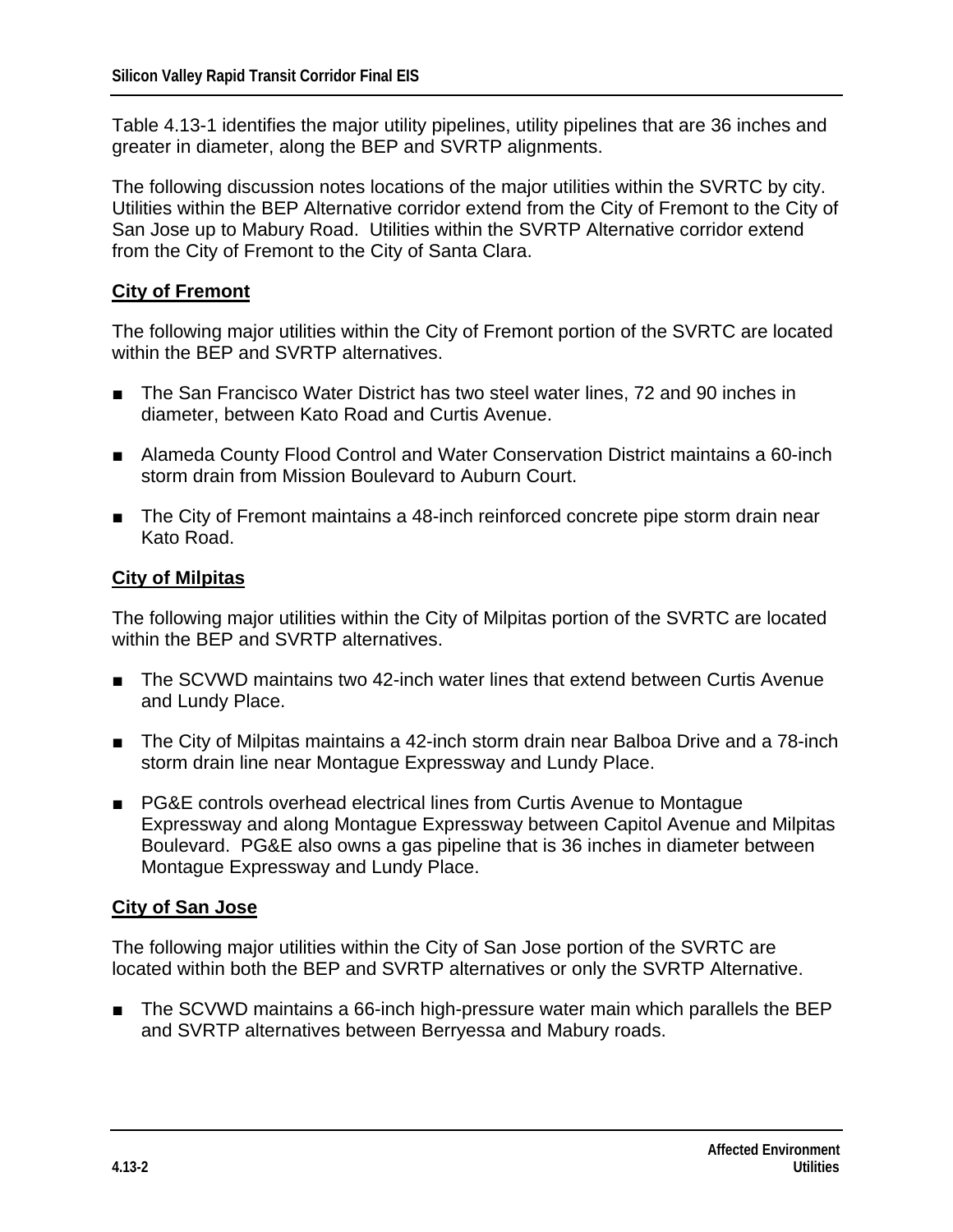| Table 4.13-1: Major Utility Locations Along the BEP and SVRTP Alternative Alignments (36" diameter and greater) |  |  |
|-----------------------------------------------------------------------------------------------------------------|--|--|
|                                                                                                                 |  |  |

| Location                                                                | <b>Figure/Stationing</b>                                  | Quantity       | <b>Type of Utility</b> | <b>Owner/Operator</b>                                                               | <b>Size</b><br>(inches) | <b>Type of Materials</b>    |
|-------------------------------------------------------------------------|-----------------------------------------------------------|----------------|------------------------|-------------------------------------------------------------------------------------|-------------------------|-----------------------------|
| Mission Boulevard to Auburn<br>Court                                    | Figure B-4<br>STA 73+90                                   | 1              | <b>Storm Drain</b>     | Alameda County<br>Flood Control and<br><b>Water Conservation</b><br><b>District</b> | 60                      | Reinforced concrete<br>pipe |
| Kato Road to Curtis Avenue                                              | Figure B-14<br>STA 316+75                                 | 2              | Water                  | San Francisco<br><b>Water District</b>                                              | 72 and 90               | <b>Steel</b>                |
| Kato Road                                                               | Figure B-7<br>STA 168+50                                  | $\mathbf 1$    | <b>Storm Drain</b>     | City of Fremont                                                                     | 48                      | Reinforced concrete<br>pipe |
| <b>Balboa Drive</b>                                                     | Figure B-11<br>STA 223+30                                 | $\mathbf{1}$   | <b>Storm Drain</b>     | City of Milpitas                                                                    | 42                      | Reinforced concrete<br>pipe |
| <b>Curtis Avenue to Montague</b><br>Expressway                          | Figures B-14 to B-15 and B-19<br>STA 330+00 to STA 370+00 | $\mathbf 1$    | Electric               | PG&E                                                                                | 115 kV                  | Overhead line               |
| <b>Curtis Avenue to Montague</b><br>Expressway                          | Figures B-14 to B-15 and B-19<br>STA 330+00 to STA 370+00 | $\mathbf{1}$   | Water                  | Santa Clara Valley<br><b>Water District</b>                                         | 42                      | <b>Welded Steel</b>         |
| Montague Expressway<br>between Capitol Avenue and<br>Milpitas Boulevard | Figure B-21A                                              | $\mathbf 1$    | Electric               | PG&E                                                                                | 115 kV                  | Overhead line               |
| Capitol Avenue                                                          | Figures B-17 and B-20<br>STA 378+00 to STA 390+00         | $\mathbf{1}$   | Gas                    | PG&E                                                                                | 36                      | Welded steel                |
| Montague Expressway to<br><b>Lundy Place</b>                            | Figures B-17 and B-20<br>STA 381+00                       | $\mathbf{1}$   | Water                  | Santa Clara Valley<br><b>Water District</b>                                         | 42                      | <b>Steel</b>                |
| Montague Expressway to<br><b>Lundy Place</b>                            | Figures B-17 and B-20<br>STA 382+00                       | $\mathbf{1}$   | Gas                    | Pacific Gas and<br>Electric                                                         | 36                      | Unknown                     |
| Montague Expressway to<br><b>Lundy Place</b>                            | Figures B-17 and B-20<br>STA 390+00                       | $\mathbf{1}$   | <b>Storm Drain</b>     | City of Milpitas                                                                    | 78                      | Reinforced concrete<br>pipe |
| Lundy Avenue/Sierra Road<br>Intersection                                | Figure B-23<br>STA 489+50 and STA 491+00                  | $\mathbf 1$    | <b>Sanitary Sewer</b>  | City of San Jose                                                                    | 36                      | Vitrified clay pipe         |
| Lundy Avenue/Sierra Road<br>Intersection                                | Figure B-23<br>STA 489+50 and STA 491+00                  | $\overline{2}$ | <b>Storm Drain</b>     | City of San Jose                                                                    | 48 and 54               | Reinforced concrete<br>pipe |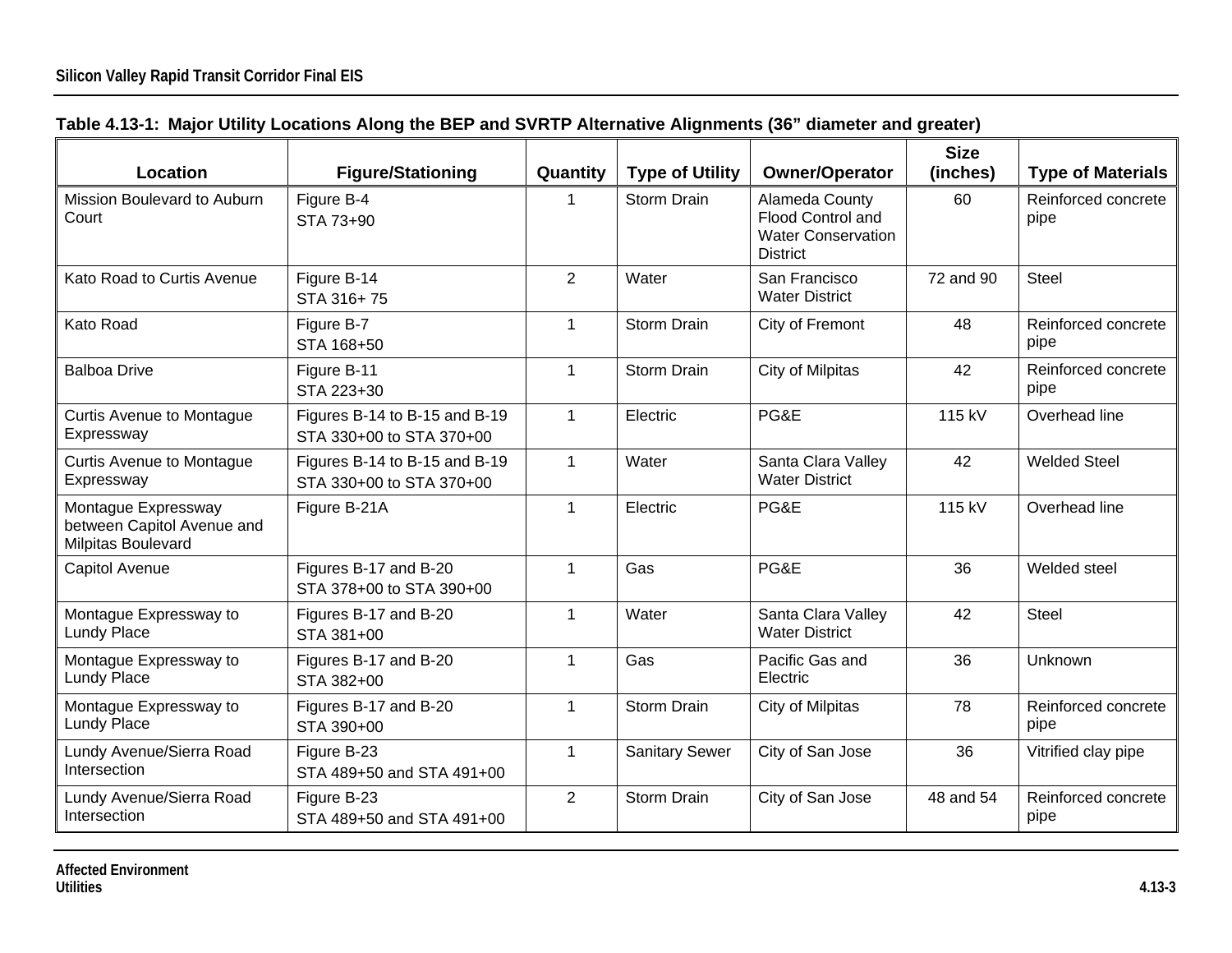| Location                                               | <b>Figure/Stationing</b>                                                            | Quantity       | <b>Type of Utility</b> | <b>Owner/Operator</b>                       | <b>Size</b><br>(inches) | <b>Type of Materials</b>                               |
|--------------------------------------------------------|-------------------------------------------------------------------------------------|----------------|------------------------|---------------------------------------------|-------------------------|--------------------------------------------------------|
| Berryessa Road to Mabury<br>Road                       | Figures B-24 to B-25 and B-27<br>to B-28 and C-2 to C-3<br>STA 520+00 to STA 549+00 |                | High-Pressure<br>Water | Santa Clara Valley<br><b>Water District</b> | 66                      | Pre-stressed<br>concrete or welded<br>steel            |
| 7 <sup>th</sup> and East Santa Clara<br><b>Streets</b> | Figure C-14<br>STA 676+00                                                           |                | <b>Sanitary Sewer</b>  | City of San Jose                            | 72                      | Vitrified clay pipe<br>and reinforced<br>concrete pipe |
| 6 <sup>th</sup> and East Santa Clara<br><b>Streets</b> | Figure C-14<br>STA 680+00                                                           |                | <b>Storm Drain</b>     | City of San Jose                            | 72                      | Reinforced concrete<br>pipe                            |
| 5 <sup>th</sup> and East Santa Clara<br><b>Streets</b> | Figure C-14<br>STA 683+50                                                           |                | <b>Sanitary Sewer</b>  | City of San Jose                            | 54                      | <b>Brick</b>                                           |
| 5 <sup>th</sup> and East Santa Clara<br><b>Streets</b> | Figure C-14<br>STA 683+50                                                           |                | <b>Storm Drain</b>     | City of San Jose                            | 54                      | Reinforced concrete<br>pipe                            |
| 4 <sup>th</sup> and East Santa Clara<br><b>Streets</b> | Figure C-14<br>STA 687+00                                                           | $\overline{2}$ | <b>Storm Drain</b>     | City of San Jose                            | 54 and 60               | Reinforced concrete<br>pipe                            |
| Autumn Street                                          | Figure C-15<br>STA 734+53                                                           |                | <b>Sanitary Sewer</b>  | City of San Jose                            | 36                      | Vitrified clay pipe                                    |
| <b>Stockton Avenue</b>                                 | Figure C-17<br>STA 785+00 to STA 792+00                                             | $\mathbf{1}$   | Communications         | AT & T, Level (3)                           | 36 total                | Concrete duct                                          |
| <b>Emory Street</b>                                    | Figure C-18<br>STA 803+60                                                           |                | High-Pressure<br>Water | Santa Clara Valley<br><b>Water District</b> | 66                      | Welded steel<br>encased in concrete                    |

Source: Earth Tech, Inc., 2003; VTA, 2007.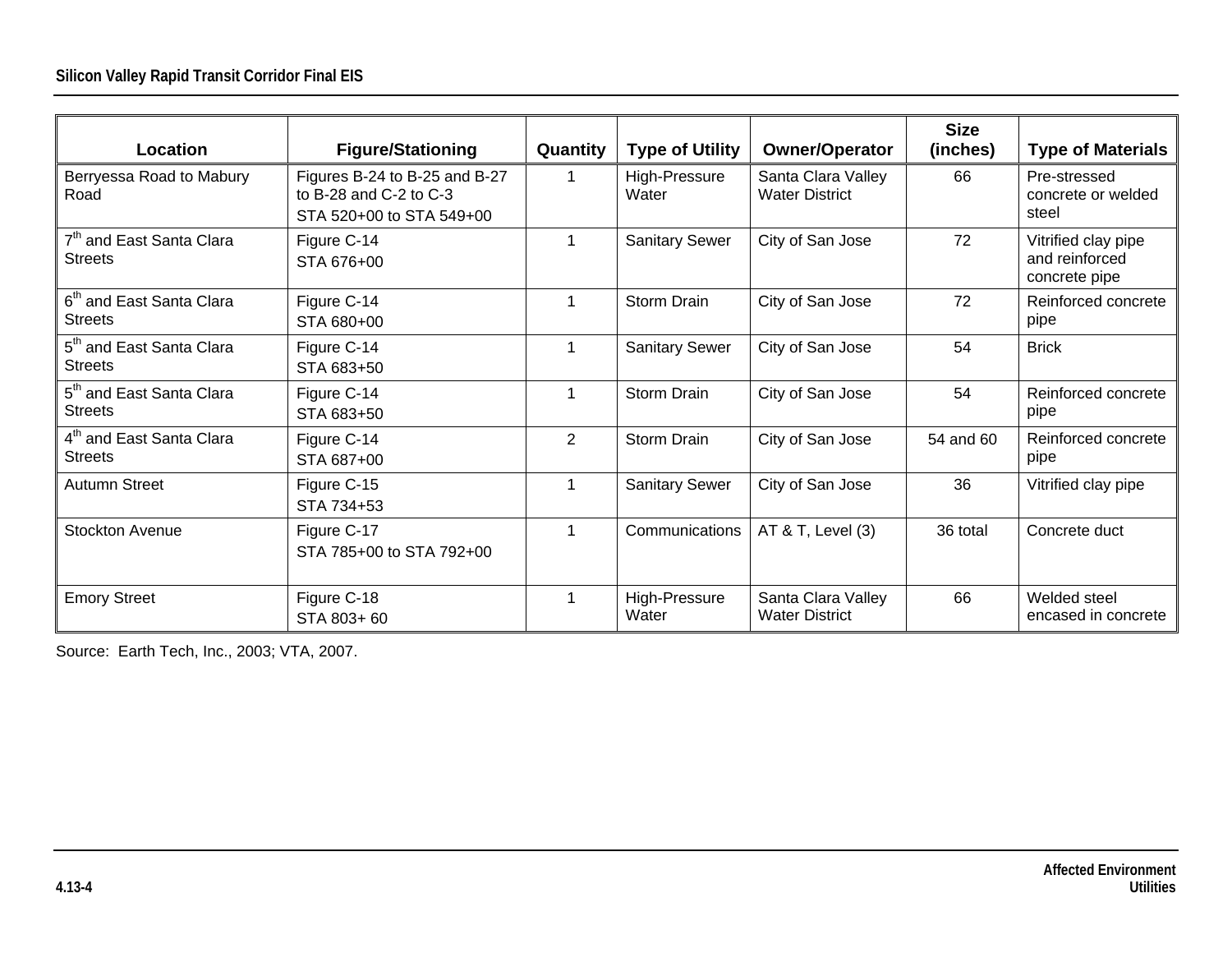This same water main crosses the SVRTP Alternative alignment again near the intersection of Emory Street and Stockton Avenue.

- The City of San Jose maintains multiple sanitary sewer and storm drain pipelines at the Lundy Avenue and Sierra Road intersection in both BEP and SVRTP alternative alignments. Other sanitary sewer and storm drain pipelines are located in downtown San Jose crossing East Santa Clara Street at 4th, 5th, 6th, and 7th streets, and at Autumn Street in the SVRTP Alternative alignment.
- PG&E controls the gas line along Capitol Avenue in both BEP and SVRTP alternative alignments. Communications facilities at the PG&E substation located near Newhall Street and Stockton Avenue are owned and operated by AT&T and Level 3 and are within the SVRTP Alternative alignment.

#### **City of Santa Clara**

No major utilities were identified within the City of Santa Clara portion of the SVRTC.

### **4.13.2 REGULATORY CONSIDERATIONS**

#### **California Public Utilities Commission**

Numerous utilities' ROW cross the BEP and SVRTP alternative alignments. The California Public Utilities Commission (CPUC) is charged by Article 12 of the California State Constitution with the authority to regulate privately owned utilities within the State of California. Utilities under the jurisdiction of the CPUC that would cross the SVRTC include the distribution facilities of privately owned electric, gas, pipeline, sewer, telecommunications, and water companies. The CPUC also has oversight authority over safety aspects of rail transit passenger carriers, such as BART (Public Utility Code §99152). It should be noted that California law requires CPUC authorization prior to the construction of at-grade rail crossings at public streets, roads, or highways. However, all crossings at public streets, roads, or highways will be grade-separated as part of either the BEP or SVRTP alternative. In addition, CPUC authorization is required for the disposition of properties owned by public utilities and dedicated to the performance of the utilities' duties to the public (Public Utilities Code §851).